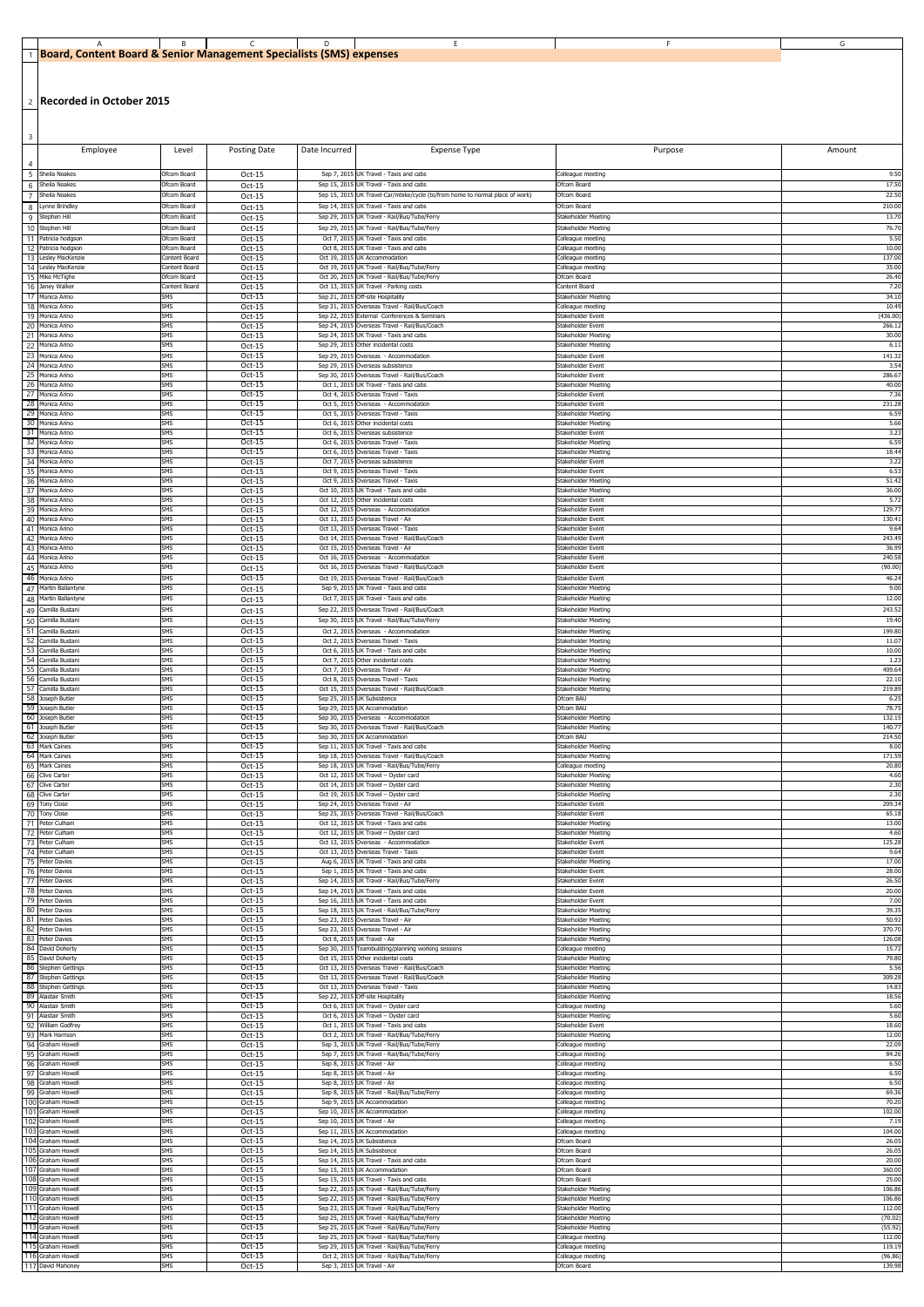## 1 **PMB, Board, Content Board & Senior Management Specialists (SMS) expenses** A B C D D E D F G

2 **Recorded in October 2015**

| $\overline{\mathbf{3}}$<br>Employee        | Level                    | <b>Posting Date</b> | Date Incurred                | <b>Expense Type</b>                                                               | Purpose                                         | Amount          |
|--------------------------------------------|--------------------------|---------------------|------------------------------|-----------------------------------------------------------------------------------|-------------------------------------------------|-----------------|
|                                            |                          |                     |                              |                                                                                   |                                                 |                 |
| 118 David Mahoney                          | <b>SMS</b>               | $Oct-15$            |                              | Sep 3, 2015 UK Travel - Rail/Bus/Tube/Ferry                                       | Stakeholder Event                               | 47.27           |
| 119 David Mahoney                          | <b>SMS</b>               | Oct-15              |                              | Sep 8, 2015 UK Travel - Air                                                       | Ofcom Board                                     | 40.00           |
| 120 Philip Marnick                         | <b>SMS</b>               | Oct-15              |                              | Sep 3, 2015 Overseas Travel - Air                                                 | Stakeholder Event                               | 211.1           |
| 121 Philip Marnick                         | <b>SMS</b>               | Oct-15              |                              | Sep 7, 2015 Overseas - Accommodation                                              | Stakeholder Event                               | 122.72          |
| 122 Philip Marnick                         | SMS                      | $Oct-15$            |                              | Sep 8, 2015 Overseas Travel - Air                                                 | Stakeholder Event                               | 2.47            |
| 123 Philip Marnick                         | <b>SMS</b>               | Oct-15              |                              | Sep 8, 2015 Overseas Travel - Air                                                 | Stakeholder Event                               | 151.71          |
| 124 Philip Marnick                         | <b>SMS</b>               | Oct-15              |                              | Sep 8, 2015 Overseas Travel - Air                                                 | Stakeholder Event                               | 218.41          |
| 125 Philip Marnick                         | <b>SMS</b>               | Oct-15              | Sep 18, 2015                 | UK Travel - Car, Motorbike, Cycle                                                 | Colleague meeting                               | 59.40           |
| 126 Philip Marnick                         | <b>SMS</b>               | Oct-15              | Sep 22, 2019                 | Overseas Travel - Air                                                             | Stakeholder Meeting                             | 304.78          |
| 127 Philip Marnick                         | SMS                      | Oct-15              | Sep 22, 2019                 | Overseas Travel - Rail/Bus/Coach                                                  | Stakeholder Meeting                             | 409.97          |
| 128 Philip Marnick                         | SMS                      | Oct-15              | Sep 24, 2019                 | Overseas subsistence                                                              | Colleague meeting                               | 44.76           |
| 129 Philip Marnick                         | <b>SMS</b>               | Oct-15              | Sep 24, 2015                 | Overseas Travel - Rail/Bus/Coach                                                  | Stakeholder Meeting                             | 1.37            |
| 130 Philip Marnick                         | <b>SMS</b>               | Oct-15              | Sep 25, 2015                 | Overseas - Accommodation                                                          | <b>Stakeholder Meeting</b>                      | 152.56          |
| 131 Philip Marnick                         | <b>SMS</b>               | Oct-15              | Sep 25, 2015                 | Overseas subsistence                                                              | <b>Stakeholder Meeting</b>                      | 29.68           |
| 132 Philip Marnick                         | <b>SMS</b>               | Oct-15              | Sep 25, 2015                 | Overseas Travel - Rail/Bus/Coach                                                  | <b>Stakeholder Meeting</b>                      | 2.09            |
| 133 Philip Marnick                         | SMS                      | Oct-15              |                              | Sep 29, 2015 Overseas Travel - Air                                                | Stakeholder Event                               | 71.21           |
| 134 Philip Marnick                         | <b>SMS</b>               | Oct-15              | Sep 29, 2015                 | UK Travel - Rail/Bus/Tube/Ferry                                                   | Stakeholder Event                               | 26.50           |
| 135 Philip Marnick                         | <b>SMS</b>               | Oct-15              |                              | Sep 30, 2015 Overseas - Accommodation                                             | <b>Stakeholder Meeting</b>                      | 407.69          |
| 136 Philip Marnick                         | SMS                      | Oct-15              | Sep 30, 2015                 | Overseas subsistence                                                              | Stakeholder Event                               | 25.21           |
| 137 Philip Marnick                         | <b>SMS</b>               | Oct-15              | Sep 30, 2015                 | Overseas Travel - Rail/Bus/Coach                                                  | Stakeholder Event                               | 219.89          |
| 138 Philip Marnick                         | <b>SMS</b>               | Oct-15              | Sep 30, 2015                 | Overseas Travel - Taxis                                                           | Stakeholder Event                               | 30.70           |
| 139 Philip Marnick                         | <b>SMS</b>               | Oct-15              | Sep 30, 201                  | UK Travel - Taxis and cabs                                                        | Stakeholder Event                               | 25.00           |
| 140 Philip Marnick                         | SMS                      | Oct-15              | Oct 7, 201                   | Overseas subsistence                                                              | <b>Stakeholder Meeting</b>                      | 34.39           |
| 141 Philip Marnick                         | <b>SMS</b>               | Oct-15              | Oct 7, 2019                  | Overseas Travel - Rail/Bus/Coach                                                  | Stakeholder Meeting                             | 22.75           |
| 142 Philip Marnick                         | <b>SMS</b>               | Oct-15              | Oct 9, 2019                  | Overseas Travel - Rail/Bus/Coach                                                  | Stakeholder Meeting                             | 22.19           |
| 143 Philip Marnick                         | <b>SMS</b>               | Oct-15              | Oct 9, 2015                  | Overseas Travel - Taxis                                                           | <b>Stakeholder Meeting</b>                      | 15.67           |
| 144 Philip Marnick                         | <b>SMS</b>               | Oct-15              |                              | Oct 9, 2015 Overseas Travel - Taxis                                               | Stakeholder Meeting                             | 15.30           |
| 145 Philip Marnick                         | <b>SMS</b>               | Oct-15              | Oct 9, 2015                  | UK Travel - Taxis and cabs                                                        | <b>Stakeholder Meeting</b>                      | 28.50           |
| 146 Philip Marnick                         | <b>SMS</b>               | Oct-15              |                              | Oct 12, 2015 Overseas Travel - Air                                                | Stakeholder Meeting                             | (64.41)         |
| 147 Philip Marnick                         | <b>SMS</b>               | Oct-15              |                              | Oct 13, 2015 Overseas - Accommodation                                             | Stakeholder Event                               | 193.83          |
| 148 Philip Marnick                         | <b>SMS</b>               | Oct-15              |                              | Oct 13, 2015 Overseas Travel - Air                                                | Stakeholder Event                               | 421.48          |
| 149 Philip Marnick                         | SMS                      | Oct-15              |                              | Oct 14, 2015 Overseas subsistence                                                 | Stakeholder Event                               | 43.16           |
| 150 Philip Marnick                         | <b>SMS</b>               | $Oct-15$            |                              | Oct 14, 2015 Overseas Travel - Taxis                                              | Stakeholder Event                               | 8.93            |
| 151 Philip Marnick                         | <b>SMS</b>               | Oct-15              | Oct 15, 201                  | Overseas - Accommodation                                                          | Stakeholder Event                               | 132.08          |
| 152 Philip Marnick                         | <b>SMS</b>               | Oct-15              | Oct 29, 201                  | Overseas Travel - Taxis                                                           | Stakeholder Event                               | 24.92           |
| 153 Geoffrey Myers                         | <b>SMS</b>               | Oct-15              | Oct 1, 2015                  | Overseas - Accommodation                                                          | Stakeholder Meeting                             | 272.70          |
| 154 Geoffrey Myers                         | <b>SMS</b>               | Oct-15              | Oct 1, 2019                  | Overseas subsistence                                                              | Stakeholder Meeting                             | 10.44           |
| 155 Geoffrey Myers                         | SMS                      | Oct-15              | Oct 1, 2015                  | Overseas Travel - Rail/Bus/Coach                                                  | Stakeholder Meeting                             | 2.33            |
| 156 Victoria Nash                          | <b>SMS</b>               | Oct-15              | Sep 17, 201                  | <b>UK Subsistence</b>                                                             | Colleague meeting                               | 30.00           |
| 157 Victoria Nash                          | <b>SMS</b>               | Oct-15              | Sep 17, 2015                 | UK Travel - Parking costs                                                         | Colleague meeting                               | 57.99           |
| 158 Victoria Nash<br>159 Victoria Nash     | <b>SMS</b><br><b>SMS</b> | Oct-15<br>Oct-15    | Sep 17, 2015                 | UK Travel - Rail/Bus/Tube/Ferry                                                   | Colleague meeting                               | 12.40<br>4.80   |
| 160 Victoria Nash                          | <b>SMS</b>               | Oct-15              |                              | Sep 21, 2015 UK Travel - Rail/Bus/Tube/Ferry<br>Sep 22, 2015 Off-site Hospitality | Colleague meeting<br>Colleague meeting          | 18.83           |
| 161<br>Victoria Nash<br>162 Victoria Nash  | <b>SMS</b><br>SMS        | Oct-15<br>Oct-15    | Sep 22, 2015<br>Sep 22, 2019 | UK Accommodation<br>UK Travel - Rail/Bus/Tube/Ferry                               | Colleague meeting<br>Colleague meeting          | 176.00<br>4.80  |
| 163<br>Victoria Nash<br>164 Victoria Nash  | SMS<br><b>SMS</b>        | Oct-15<br>Oct-15    | Sep 22, 201                  | UK Travel - Taxis and cabs<br>Sep 28, 2015 UK Travel - Car, Motorbike, Cycle      | Stakeholder Meeting<br>Stakeholder Meeting      | 13.50<br>9.00   |
| 165 Victoria Nash                          | SMS                      | Oct-15              |                              | Sep 28, 2015 UK Travel - Car, Motorbike, Cycle                                    | Stakeholder Meeting                             | 9.00            |
| 166 Victoria Nash                          | SMS                      | $Oct-15$            |                              | Sep 28, 2015 UK Travel - Rail/Bus/Tube/Ferry                                      | <b>Stakeholder Meeting</b>                      | 12.40           |
| 167 Victoria Nash                          | <b>SMS</b>               | Oct-15              |                              | Sep 28, 2015 UK Travel - Taxis and cabs                                           | <b>Stakeholder Meeting</b>                      | 5.00            |
| 168 Victoria Nash                          | <b>SMS</b>               | Oct-15              |                              | Sep 29, 2015 Off-site Hospitality                                                 | Stakeholder Meeting                             | 20.88           |
| 169 Victoria Nash                          | <b>SMS</b>               | Oct-15              |                              | Sep 29, 2015 UK Travel - Air                                                      | Colleague meeting                               | 79.37           |
| 170 Victoria Nash                          | <b>SMS</b>               | Oct-15              |                              | Sep 29, 2015 UK Travel - Rail/Bus/Tube/Ferry                                      | Stakeholder Meeting                             | 9.40            |
| 171 Victoria Nash                          | <b>SMS</b>               | Oct-15              |                              | Sep 30, 2015 UK Travel - Rail/Bus/Tube/Ferry                                      | Stakeholder Meeting                             | 12.40           |
| 172 Victoria Nash                          | SMS                      | Oct-15              |                              | Oct 2, 2015 UK Travel - Parking costs                                             | Stakeholder Event                               | 9.00            |
| 173 Victoria Nash                          | SMS                      | Oct-15              |                              | Oct 6, 2015 UK Travel - Air                                                       | Colleague meeting                               | 138.74          |
| 174 Victoria Nash                          | SMS                      | Oct-15              |                              | Oct 9, 2015 UK Travel - Car, Motorbike, Cycle                                     | Stakeholder Meeting                             | 18.90           |
| 175 Victoria Nash                          | SMS                      | Oct-15              |                              | Oct 15, 2015 UK Travel - Rail/Bus/Tube/Ferry                                      | <b>Stakeholder Meeting</b>                      | 25.20           |
| 176 Victoria Nash                          | <b>SMS</b>               | Oct-15              | Oct 19, 2015                 | UK Travel - Rail/Bus/Tube/Ferry                                                   | Colleague meeting                               | 27.00           |
| 177 Victoria Nash                          | SMS                      | Oct-15              | Oct 19, 2019                 | UK Travel - Taxis and cabs                                                        | Colleague meeting                               | 12.00           |
| 178 Jonathan Oxley                         | SMS                      | Oct-15              | Oct 15, 2019                 | Overseas - Accommodation                                                          | Stakeholder Event                               | 133.14          |
| 179 Lynn Parker                            | SMS                      | Oct-15              | Sep 29, 2015                 | <b>UK Subsistence</b>                                                             | Colleague meeting                               | 5.66            |
| 180 Lynn Parker                            | SMS                      | Oct-15              | Sep 29, 2015                 | UK Travel - Rail/Bus/Tube/Ferry                                                   | Stakeholder Meeting                             | 12.00           |
| 181 Paul Phillips                          | SMS                      | Oct-15              |                              | Oct 5, 2015 UK Travel - Taxis and cabs                                            | Ofcom BAU                                       | 15.00           |
| 182 Paul Phillips                          | <b>SMS</b>               | Oct-15              |                              | Oct 5, 2015 UK Travel - Taxis and cabs                                            | Ofcom BAU                                       | 12.00           |
| 183 Brian Potterill<br>184 Jonathan Rose   | SMS<br>SMS               | Oct-15<br>Oct-15    | Sep 21, 2015 Café            | Oct 22, 2015 Overseas - Accommodation                                             | Stakeholder Meeting<br>Colleague meeting        | 136.01<br>12.45 |
| 185 Jonathan Rose                          | SMS                      | Oct-15              |                              | Sep 21, 2015 UK Accommodation                                                     | Colleague meeting                               | 89.00           |
| 186 Jonathan Rose                          | SMS                      | Oct-15              |                              | Sep 22, 2015 UK Travel - Parking costs                                            | Colleague meeting                               | 36.05           |
| 187 Jane Rumble                            | SMS                      | $Oct-15$            |                              | Sep 30, 2015 UK Accommodation                                                     | Stakeholder Event                               | 151.00          |
| 188 Yih-Choung The                         | SMS                      | Oct-15              |                              | Sep 23, 2015 UK Travel - Taxis and cabs                                           | <b>Stakeholder Meeting</b>                      | 22.00           |
| 189 James Thickett                         | <b>SMS</b>               | Oct-15              |                              | Sep 23, 2015 UK Travel - Rail/Bus/Tube/Ferry                                      | Colleague meeting                               | 95.04           |
| 190 James Thickett                         | <b>SMS</b>               | Oct-15              |                              | Sep 28, 2015 UK Subsistence                                                       | Colleague meeting                               | 26.21           |
| 191 James Thickett                         | <b>SMS</b>               | Oct-15              |                              | Sep 29, 2015 UK Accommodation                                                     | Colleague meeting                               | 87.00           |
| 192 James Thickett                         | <b>SMS</b>               | Oct-15              | Oct 6, 2015                  | Sep 30, 2015 UK Travel - Rail/Bus/Tube/Ferry                                      | Colleague meeting                               | 211.66          |
| 193 James Thickett                         | SMS                      | Oct-15              |                              | UK Accommodation                                                                  | Colleague meeting                               | 89.00           |
| 194 James Thickett<br>195 Mark Walls       | SMS<br>SMS               | Oct-15<br>Oct-15    |                              | Oct 6, 2015 UK Subsistence<br>Sep 25, 2015 UK Travel - Car, Motorbike, Cycle      | Colleague meeting                               | 28.65<br>63.90  |
| 196 Mark Walls                             | SMS                      | Oct-15              |                              | Oct 9, 2015 UK Travel - Car, Motorbike, Cycle                                     | Colleague meeting<br>Colleague meeting          | 63.90           |
| 197 Mark Walls                             | SMS                      | Oct-15              |                              | Oct 16, 2015 UK Travel - Car, Motorbike, Cycle                                    | Colleague meeting                               | 63.90           |
| 198 Rhodri Williams                        | SMS                      | Oct-15              |                              | Sep 8, 2015 UK Travel - Oyster card                                               | Colleague meeting                               | 2.30            |
| 199 Rhodri Williams                        | SMS                      | Oct-15              |                              | Sep 18, 2015 UK Subsistence                                                       | Colleague meeting                               | 30.00           |
| 200 Rhodri Williams                        | <b>SMS</b>               | Oct-15              |                              | Sep 18, 2015 UK Travel - Rail/Bus/Tube/Ferry                                      | Colleague meeting                               | 92.00           |
| 201 Rhodri Williams                        | SMS                      | Oct-15              |                              | Sep 21, 2015 UK Subsistence                                                       | Colleague meeting                               | 28.30           |
| 202 Rhodri Williams                        | <b>SMS</b>               | Oct-15              |                              | Sep 21, 2015 UK Travel - Rail/Bus/Tube/Ferry                                      | Colleague meeting                               | 112.00          |
| 203 Rhodri Williams                        | <b>SMS</b>               | Oct-15              | Sep 22, 2015                 | Sep 21, 2015 UK Travel - Rail/Bus/Tube/Ferry                                      | Colleague meeting                               | 76.50           |
| 204 Rhodri Williams                        | <b>SMS</b>               | Oct-15              |                              | <b>UK Subsistence</b>                                                             | Colleague meeting                               | 30.00           |
| 205 Rhodri Williams<br>206 Rhodri Williams | SMS<br>SMS               | Oct-15              |                              | Sep 22, 2015 UK Travel - Rail/Bus/Tube/Ferry                                      | Colleague meeting                               | 43.00           |
| 207 Rhodri Williams                        | SMS                      | Oct-15<br>Oct-15    |                              | Sep 22, 2015 UK Travel - Oyster card<br>Sep 29, 2015 Off-site Hospitality         | Colleague meeting<br><b>Stakeholder Meeting</b> | 11.00<br>4.80   |
| 208 Rhodri Williams                        | SMS                      | Oct-15              |                              | Sep 29, 2015 UK Subsistence                                                       | <b>Stakeholder Meeting</b>                      | 22.00           |
| 209 Rhodri Williams                        | <b>SMS</b>               | Oct-15              |                              | Oct 1, 2015 UK Travel - Car, Motorbike, Cycle                                     | <b>Stakeholder Meeting</b>                      | 38.25           |
| 210 Christopher Woolford                   | SMS                      | Oct-15              |                              | Sep 18, 2015 Overseas - Accommodation                                             | Colleague meeting                               | 597.72          |
| 211 Christopher Woolford                   | <b>SMS</b>               | Oct-15              |                              | Sep 18, 2015 Overseas subsistence                                                 | Colleague meeting                               | 20.08           |
| 212 Christopher Woolford                   | SMS                      | Oct-15              |                              | Sep 18, 2015 Overseas Travel - Rail/Bus/Coach                                     | Colleague meeting                               | 8.09            |
| 213 Christopher Woolford                   | <b>SMS</b>               | Oct-15              |                              | Sep 18, 2015 UK Travel - Rail/Bus/Tube/Ferry                                      | Colleague meeting                               | 24.50           |
| 214 Christopher Woolford                   | <b>SMS</b>               | Oct-15              |                              | Sep 22, 2015 Overseas subsistence                                                 | Stakeholder Event                               | 18.61           |
| 215 Christopher Woolford                   | <b>SMS</b>               | Oct-15              |                              | Sep 22, 2015 Overseas Travel - Rail/Bus/Coach                                     | Stakeholder Event                               | 1.34            |
| 216 Christopher Woolford                   | <b>SMS</b>               | Oct-15              |                              | Sep 23, 2015 Overseas subsistence                                                 | Stakeholder Event                               | 46.50           |
| 217 Christopher Woolford                   | <b>SMS</b>               | $Oct-15$            |                              | Sep 23, 2015 Overseas Travel - Rail/Bus/Coach                                     | Stakeholder Event                               | 162.28          |
| 218 Christopher Woolford                   | SMS                      | Oct-15              |                              | Sep 24, 2015 Overseas Travel - Rail/Bus/Coach                                     | Stakeholder Event                               | 5.48            |
| 219 Christopher Woolford                   | <b>SMS</b>               | Oct-15              |                              | Sep 25, 2015 Overseas - Accommodation                                             | Stakeholder Event                               | 6.25            |
| 220 Christopher Woolford                   | <b>SMS</b>               | Oct-15              |                              | Sep 25, 2015 Overseas Travel - Rail/Bus/Coach                                     | Stakeholder Event                               | 60.12           |
| 221 Christopher Woolford                   | <b>SMS</b>               | Oct-15              |                              | Sep 27, 2015 UK Travel - Taxis and cabs                                           | Stakeholder Event                               | 70.00           |
| 222 Christopher Woolford                   | <b>SMS</b>               | Oct-15              |                              | Oct 1, 2015 Overseas Travel - Rail/Bus/Coach                                      | Stakeholder Event                               | 200.36          |
| 223 Christopher Woolford                   | SMS                      | Oct-15              |                              | Oct 1, 2015 Overseas Travel - Rail/Bus/Coach                                      | Stakeholder Event                               | 243.52          |
| 224 Christopher Woolford                   | <b>SMS</b>               | Oct-15              |                              | Oct 4, 2015 Overseas subsistence                                                  | Stakeholder Event                               | 20.30           |
| 225 Christopher Woolford                   | <b>SMS</b>               | Oct-15              |                              | Oct 4, 2015 Overseas Travel - Taxis                                               | Stakeholder Event                               | 9.05            |
| 226 Christopher Woolford                   | <b>SMS</b>               | Oct-15              |                              | Oct 7, 2015 Overseas subsistence                                                  | Stakeholder Event                               | 14.78           |
| 227 Christopher Woolford                   | <b>SMS</b>               | Oct-15              |                              | Oct 7, 2015 Overseas Travel - Taxis                                               | Stakeholder Event                               | 6.59            |
| 228 Christopher Woolford                   | <b>SMS</b>               | Oct-15              |                              | Oct 9, 2015 Overseas subsistence                                                  | Stakeholder Event                               | 19.68           |
| 229 Christopher Woolford                   | SMS                      | Oct-15              |                              | Oct 10, 2015 Overseas subsistence                                                 | Stakeholder Event                               | 20.59           |
| 230 Christopher Woolford                   | <b>SMS</b>               | Oct-15              |                              | Oct 10, 2015 Overseas Travel - Taxis                                              | Stakeholder Event                               | 58.22           |
| 231 Christopher Woolford                   | SMS                      | Oct-15              |                              | Oct 11, 2015 Overseas - Accommodation                                             | Stakeholder Event                               | 1,375.27        |